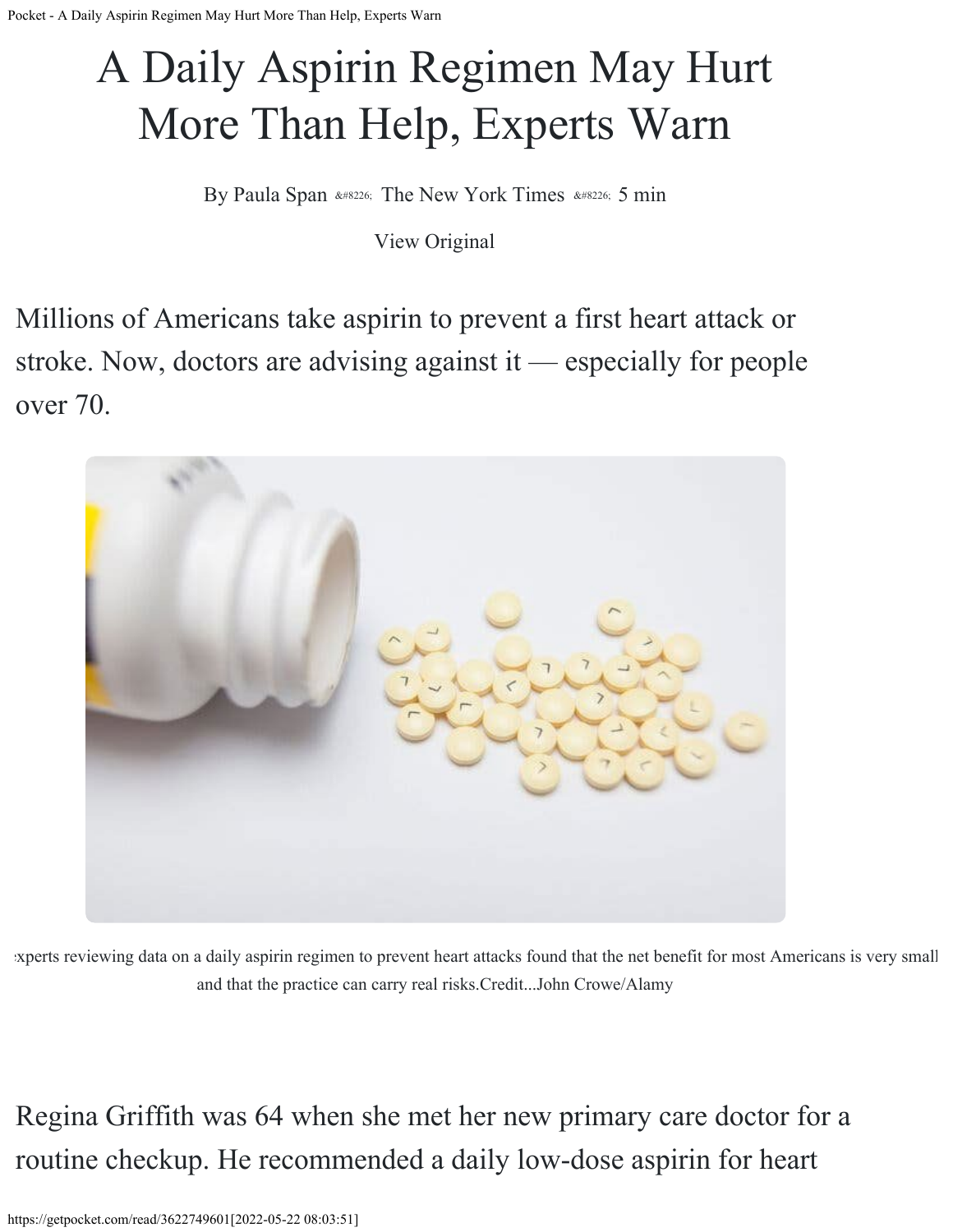health, she recalled.

It's hard to be more fit than Ms. Griffith, the owner and chief instructor at a fitness studio in Montclair, N.J. She had a slightly elevated blood pressure at the doctor's office (but not at home, using her own cuff); other than that, she had no significant health problems.

Still, a daily aspirin didn't seem like a big deal, and the doctor did not mention any downsides, so she took his advice. "I thought, 'OK, I'm at a certain age,'" Ms. Griffith said. "It didn't sound scary to take aspirin."

Millions of older Americans do likewise, and not always because of a doctor's recommendation. Alan Turner, 64, an industrial designer in New Castle, Del., began taking aspirin on his own about five years ago, after his mother had several strokes. "I saw what that did to her," he said. He had heard of other people his age taking prophylactic aspirin, so he "just went with it," he said. "How much damage can you do with a baby aspirin a day?"

Good question. For three decades, the United States Preventive Services Task Force, an independent and influential panel of experts, has been reviewing the growing evidence of aspirin use for preventing first heart attacks and strokes.

Lastmonth, it issued its latest recommendations on aspirin use, the first in six years. The panel warned adults over 60 against starting an aspirin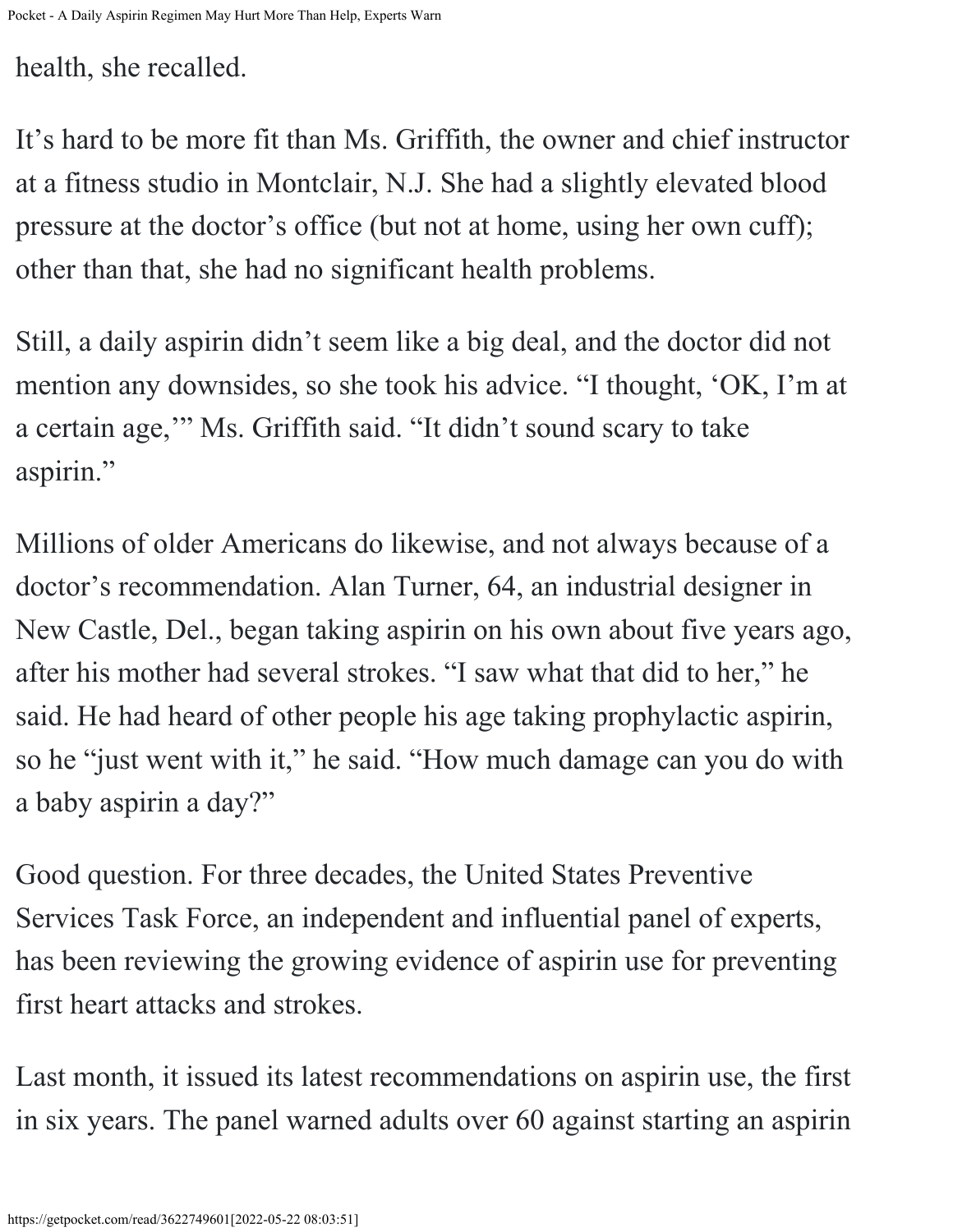regimen for primary prevention.

"It carries possible serious harms" — notably, an increased risk of internal bleeding, said Dr. John Wong, a task force member. "And those harms are higher than we thought in 2016." Dr. Wong is a primary care doctor and interim chief scientific officer at Tufts Medical Center in Boston.

"Primary prevention" refers to patients who have never had a heart attack or stroke and do not have heart disease. (High blood pressure, or hypertension, is not considered heart disease.) That group is [the task](https://uspreventiveservicestaskforce.org/uspstf/sites/default/files/inline-files/lets-talk-about-it-aspirin-cvd-prevention-guide.pdf) . [force's focus](https://uspreventiveservicestaskforce.org/uspstf/sites/default/files/inline-files/lets-talk-about-it-aspirin-cvd-prevention-guide.pdf)

People taking aspirin for secondary prevention — because they have already had a heart attack, stroke or intervention like stenting or bypass surgery — face higher risk of subsequent cardiovascular events, and aspirin might remain part of their treatment.

For adults aged 40 to 59, the net benefit of taking aspirin daily would be small, the task force concluded. They may choose to start a daily aspirin regimen if, based on widely used health calculators, they face a 10 percent or higher risk for cardiovascular disease over the next decade, but that should be an individual decision.

It will take time for these new cautions to trickle down to the public. About one-third of Americans over 40 already take aspirin, a 2019 study found. Among those [over 70, more than 45 percent take aspirin](https://pubmed.ncbi.nlm.nih.gov/34632437/)for primary prevention, probably representing significant overuse.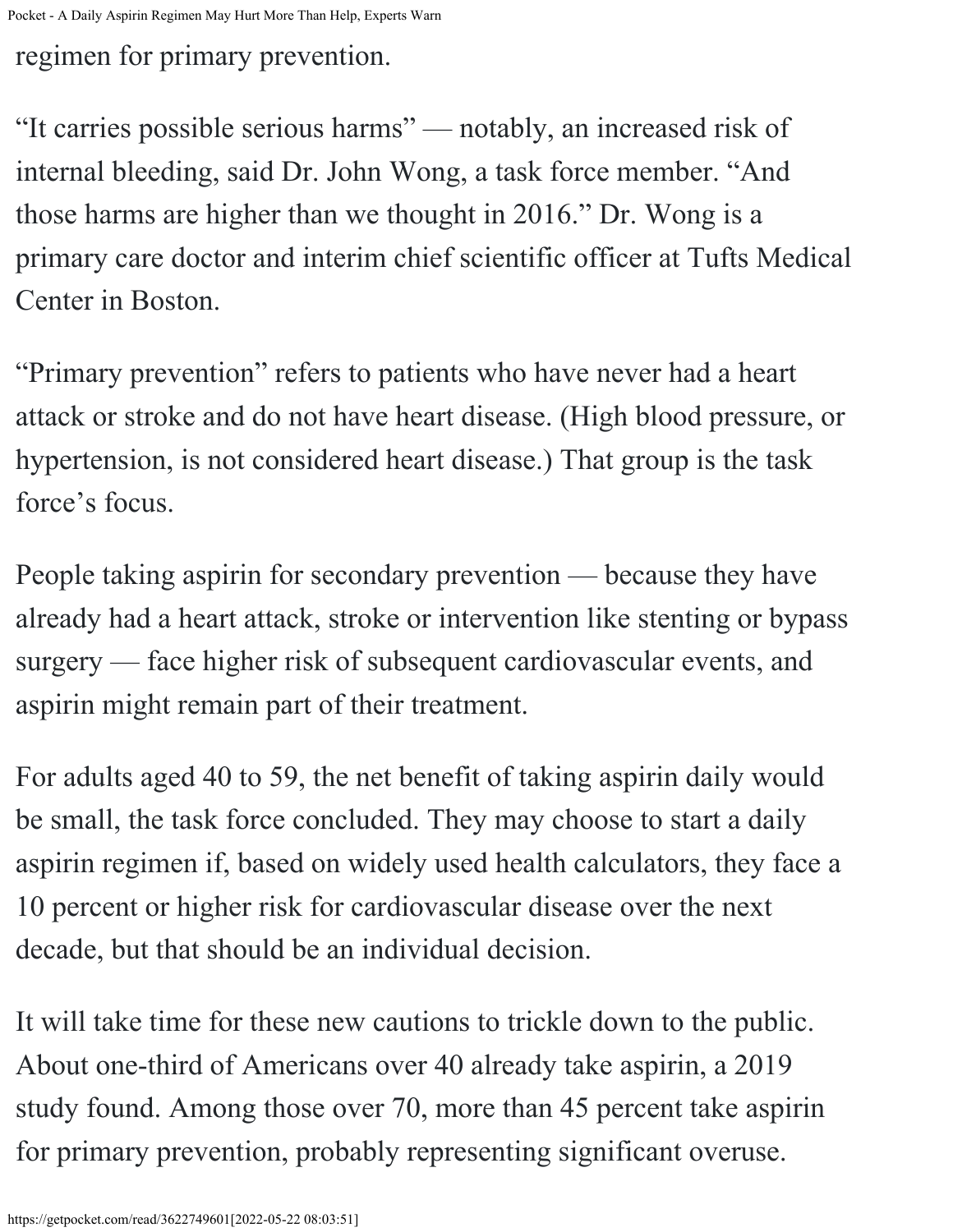"Many people don't even think of aspirin as medication, they think of it as more like a vitamin," said Dr. Amit Khera, the director of preventive cardiology at the University of Texas Southwestern Medical Center. "But just because it's over-the-counter, doesn't mean it's not a drug with benefits and risks."

In 2019, Dr. Khera helped develop similar guidelines for the American College of Cardiology and American Heart Association, which recommended against routine aspirin use for primary prevention in people over 70. The American Geriatrics Society's Beers Criteria, a list of medications considered inappropriate for older patients, is also considering recommending that "most older adults" avoid starting aspirin for primary prevention.

The U.S. Preventive Services Task Force's position on aspirin use for prevention has seesawed over the decades, noted Dr. Allan Brett, an internist at the University of Colorado, in [a JAMA editorial](https://jamanetwork.com/journals/jama/article-abstract/2791432) accompanying the new guidelines. The task force initially recommended in 1989 that patients consider aspirin, then backed off, calling the evidence insufficient. It encouraged preventive aspirin for many adults in 2009 but had grown more skeptical by 2016.

What has changed this time around? Three large, rigorous clinical trials published in 2018, following more than 47,000 older patients, "really highlighted the risks," Dr. Khera said.

Dr.Wong added: "Two didn't find any significant reductions in heart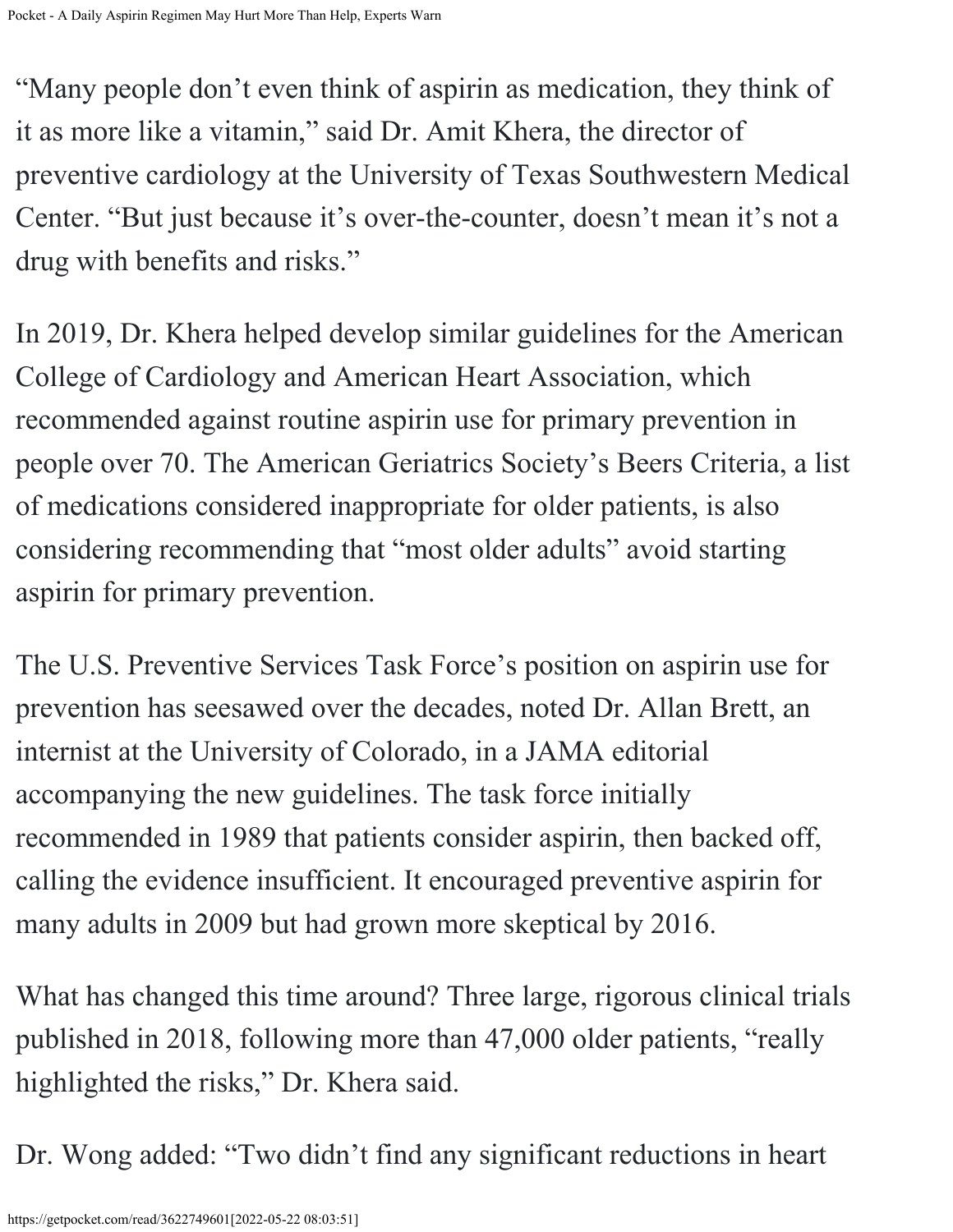Pocket - A Daily Aspirin Regimen May Hurt More Than Help, Experts Warn

attackor stroke, but there was an increased risk of bleeding." The [third](https://pubmed.ncbi.nlm.nih.gov/30146931/) [clinical trial](https://pubmed.ncbi.nlm.nih.gov/30146931/), which was limited to people with diabetes, a higher-risk group, found a small reduction in cardiovascular events — but with a higher bleeding risk. "The harm canceled out the benefit," Dr. Wong said.

The bleeding in question usually occurs in the gastrointestinal tract but can also include brain bleeds and hemorrhagic strokes. Although the risks are low — major bleeding occurred in 1 percent or fewer of older peopletaking aspirin in the 2018 studies — they increase with age. "These are serious bleeds," Dr. Brett said. "They can require transfusions. They can put people in the hospital."

With the advent of other effective advances in preventing heart attacks and strokes — better blood pressure drugs, statins for lowering cholesterol, a reduction in smoking — the role for aspirin has narrowed, experts said.

For people over 60, per the task force guidelines, or 70, per the cardiologists' recommendations, the risks of starting aspirin now outweigh the benefits. This is particularly true for people with a history of bleeding, say from ulcers or aneurysms, or those taking medications like blood thinners, steroids or anti-inflammatories such as ibuprofen or naproxen.

The 2016 task force recommendation raised the possibility that aspirin might play a role in preventing colon cancer. But, Dr. Wong said,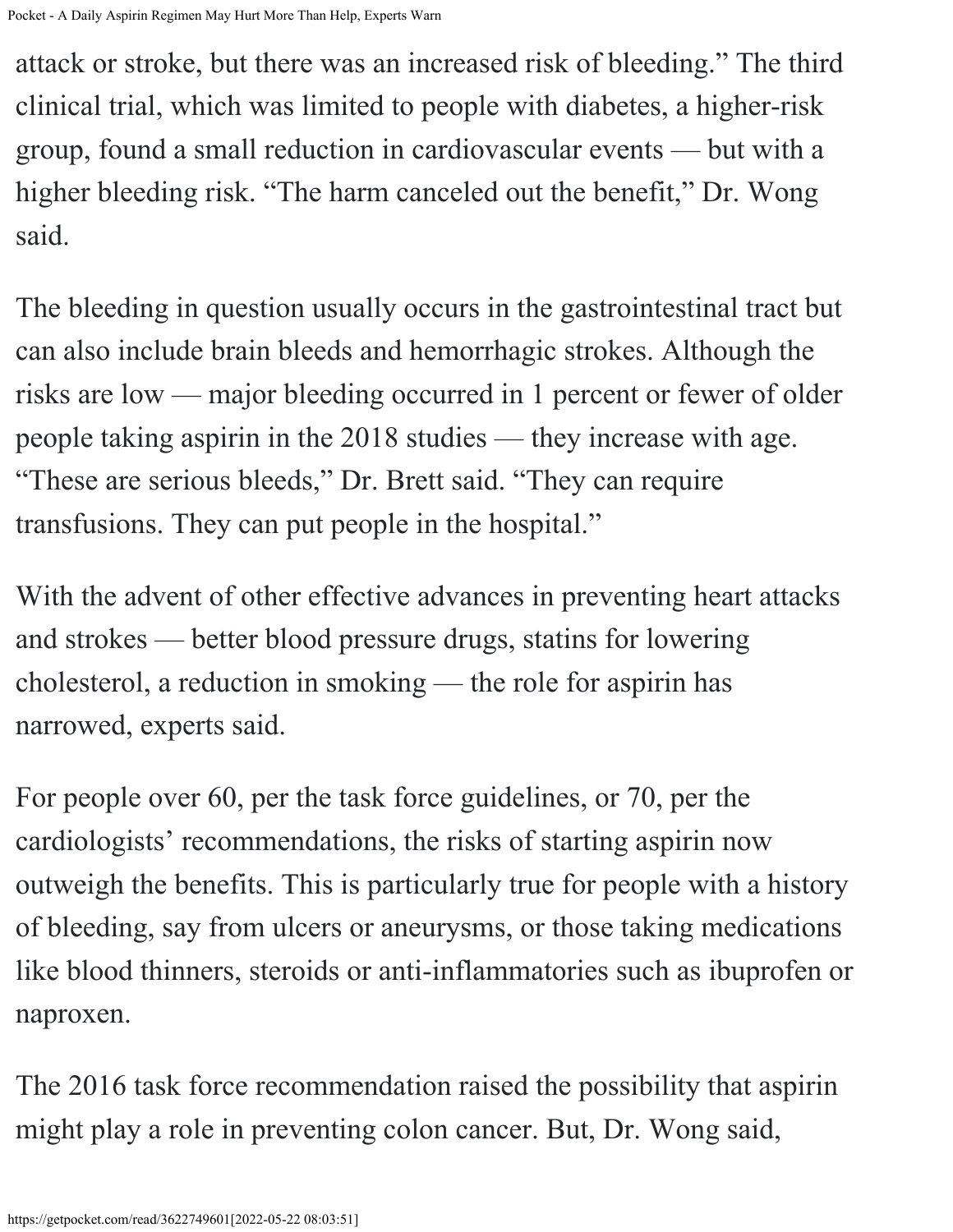Pocket - A Daily Aspirin Regimen May Hurt More Than Help, Experts Warn

"we're no longer confident aspirin provides benefit for colorectal cancer. We don't have enough evidence. We're calling for more research."

The task force had frustratingly little to say, however, about people over 60 stopping aspirin if they have already begun taking it for primary prevention. It mentioned that people should consider stopping at about age 75 because any benefit would diminish with age, but it also said patients should not discontinue aspirin without talking to a health care professional.

"There's no urgency," Dr. Khera said. "Put this on the agenda of things to discuss" at an upcoming appointment. But, he added, "for people generally healthy, with few risk factors, it's reasonable to just stop." Dr. Brett said he had been cautioning patients against routine aspirin use since 2018.

Ms. Griffith, now 65, recently saw a different doctor in her new primary care practice. The doctor looked at her chart, which showed no heart disease and more than a year of aspirin use.

"He said, 'I don't think you need to do that,'" she said.

Ms. Griffith had already begun to question the practice and had cut back to an aspirin every other day. Now, she's going to stop.

*<sup>© 2022</sup> The New York Times Company.*

*The content you have chosen to save (which may include videos, articles, images and other copyrighted materials) is intended for your personal, noncommercial use. Such content is owned or controlled by The New York Times Company or the party credited as the content provider. Please refer to nytimes.com and the Terms of Service available on its website for information and restrictions related to the content.*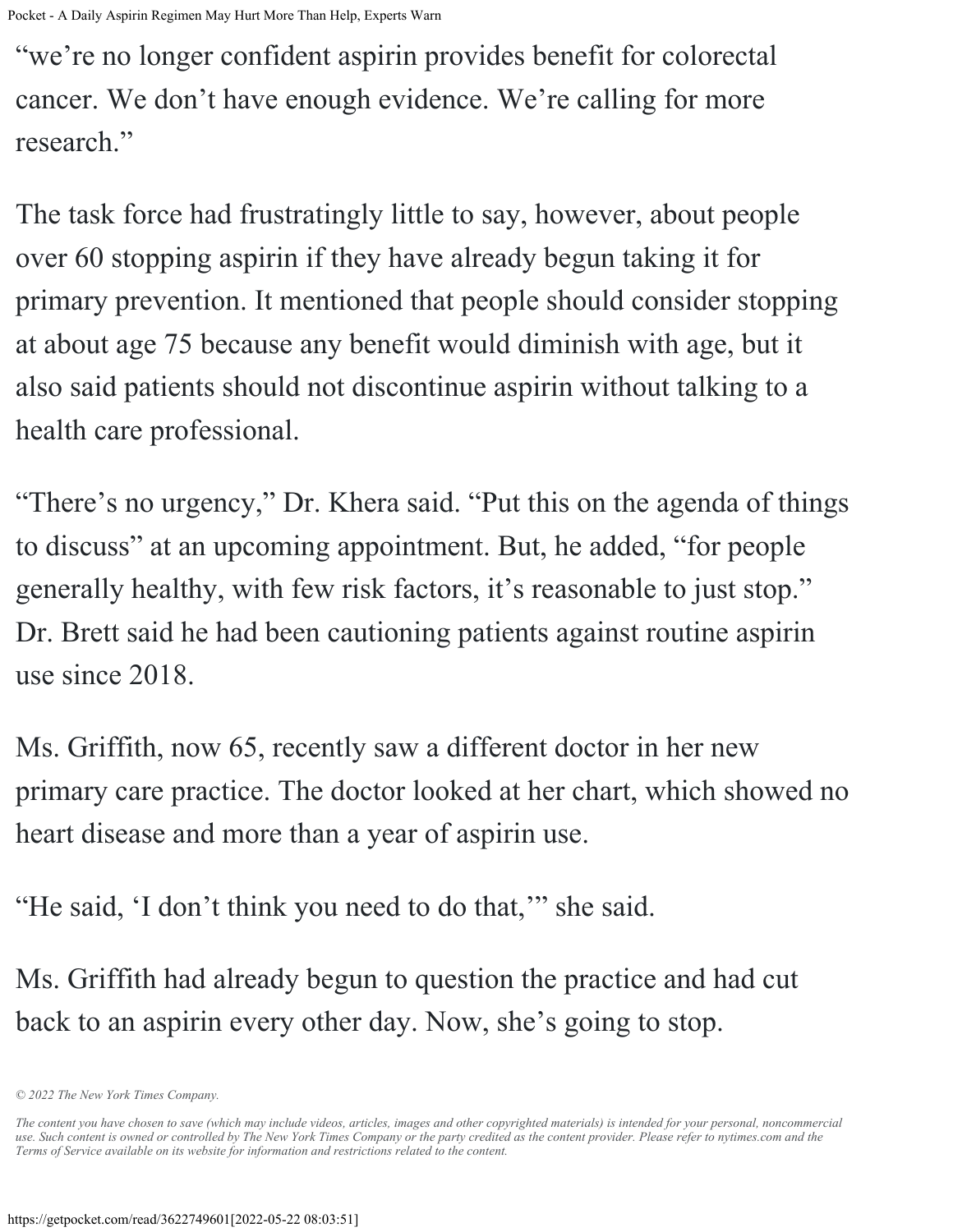## You Might Also Like



[Daily aspirin may be harmful for healthy older adults, large study finds](https://www.nbcnews.com/health/heart-health/daily-aspirin-may-be-harmful-healthy-older-adults-large-study-n909791?utm_source=pocket_rec) [NBC News](https://www.nbcnews.com/health/heart-health/daily-aspirin-may-be-harmful-healthy-older-adults-large-study-n909791?utm_source=pocket_rec) · 4 min

For decades, a daily dose of aspirin has been widely considered a way to protect healthy people from cardiovascular disease and even cancer.

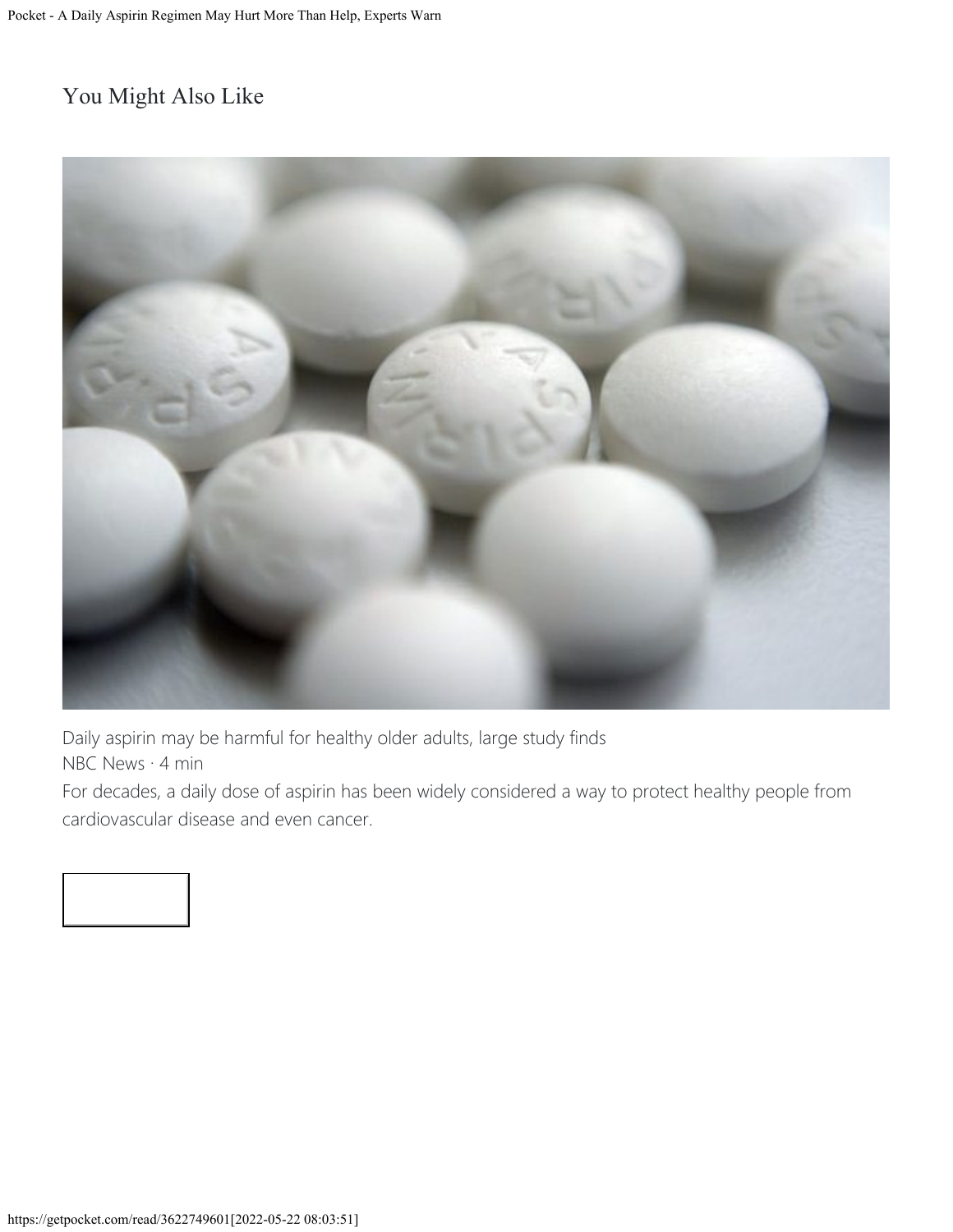



[Daily Low-Dose Aspirin No Longer Recommended by Doctors, if You're Healthy](https://www.nytimes.com/2019/03/18/health/aspirin-health.html?utm_source=pocket_rec) [The New York Times](https://www.nytimes.com/2019/03/18/health/aspirin-health.html?utm_source=pocket_rec) · 2 min

New guidelines suggest low-dose aspirin should not be recommended to prevent heart attacks in healthy older adults.Credit...Patrick Sison/Associated PressFor years, low-dose aspirin has been described as a panacea to ward off heart attacks, strokes and other cardiovascular disease.

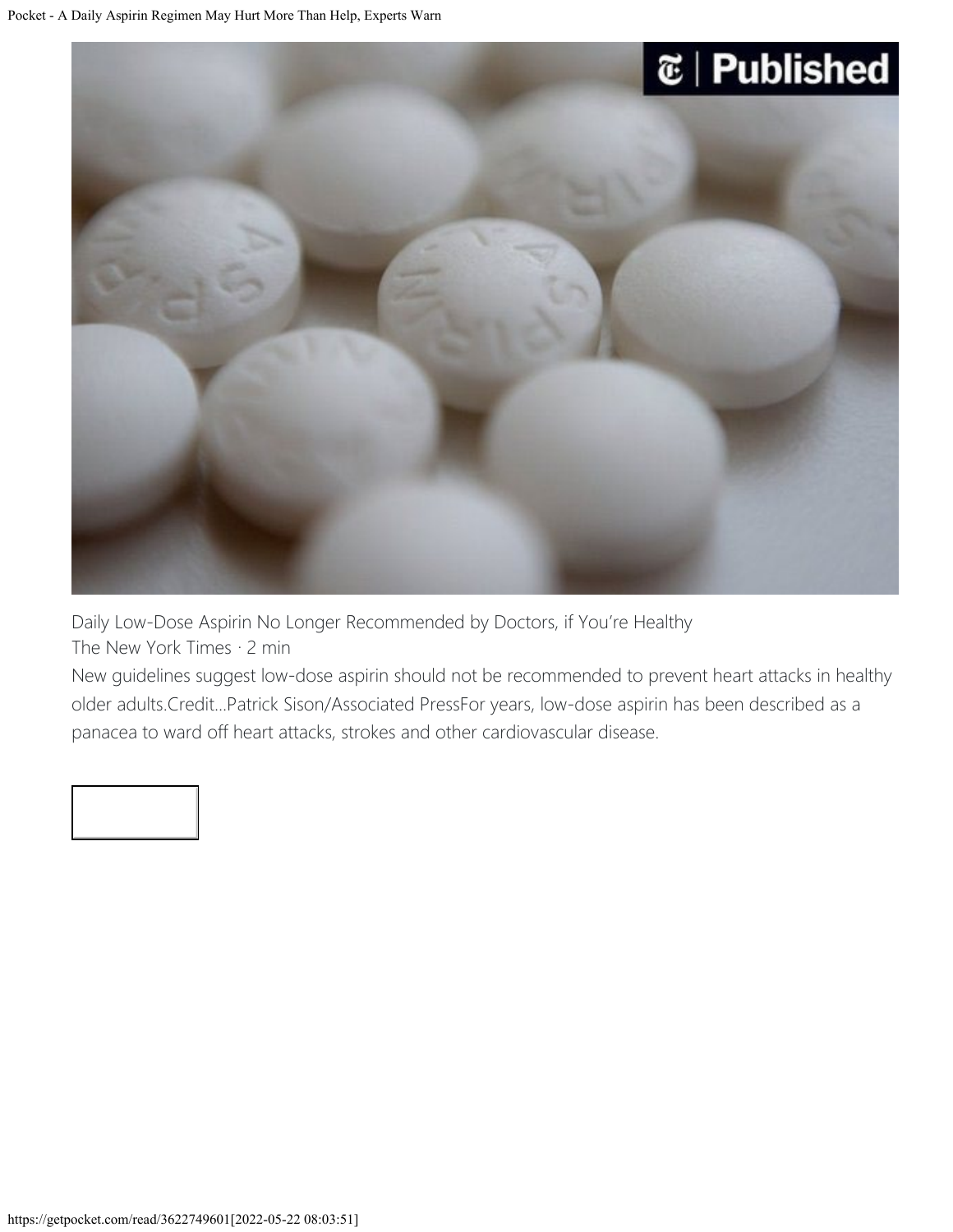

[Aspirin no longer recommended to prevent 1st heart attack, stroke for most adults over 60](https://abcnews.go.com/Health/aspirin-longer-recommended-prevent-1st-heart-attack-stroke/story?id=84300242&utm_source=pocket_rec) [Go.com](https://abcnews.go.com/Health/aspirin-longer-recommended-prevent-1st-heart-attack-stroke/story?id=84300242&utm_source=pocket_rec) · 3 min

For years, doctors recommended people in their 50s start taking baby aspirin every day to protect against heart attacks and stroke. But in recent years, with new evidence of the possible harm of daily aspirin, health experts shifted those recommendations.





Search every word in your Pocket